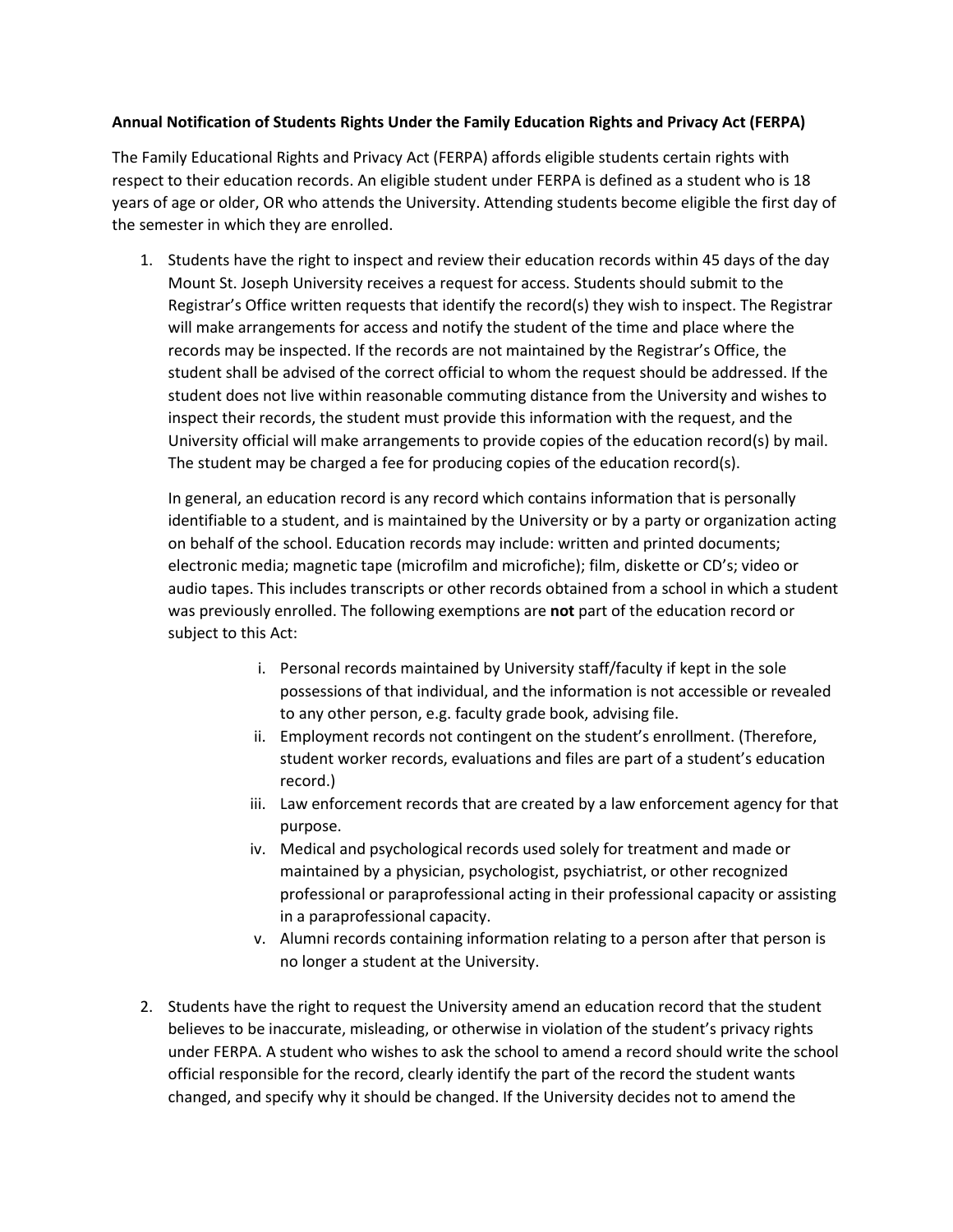record as requested by the student, the University will notify the student in writing of the decision and the student's right to a hearing regarding the request for amendment. Additional information regarding the hearing procedures will be provided to the student when notified of the right to a hearing.

- 3. Students have the right to provide written consent before the University discloses personally identifiable information (PII) from the student's record, except to the extent that FERPA authorizes disclosure of directory information without consent. The University discloses education records without a student's prior written consent under the FERPA exception for disclosure to school officials with a legitimate educational interest:
	- A school official is a person employed by the University in an administrative, supervisory, academic, research, or support staff position (including law enforcement personnel and health staff); a person or company with whom the University has contracted (such as an attorney, auditor, collection agent, degree conferral agent, document managing agent, and placement sites for internship, clinical, or similar student work/study opportunities); a person serving on the Board of Trustees; a student serving on an official committee, such as a disciplinary or grievance committee, and volunteers or other outside parties to whom the University has outsourced institutional services or functions that it would otherwise use employees to perform. A school official has a legitimate educational interest if the official needs to review an education record in order to fulfill his or her professional responsibilities for the University.
	- As allowed within FERPA guidelines, the University may disclose education records without consent to officials of another school, upon request, in which a student seeks or intends to enroll.
	- The University may disclose without a student's prior written consent under FERPA exceptions for judicial orders and subpoenas; information in accordance with the Patriot Act, Clery Act and the Campus Sex Crimes Prevention Act; and to appropriate parties in connection with an emergency or if the information is necessary to protect the health or safety of the student or other individuals.
- 4. The student has the right to file a complaint with the U.S. Department of Education concerning alleged failures by Mount St. Joseph University to comply with the requirements of FERPA. The name and address of the Office that administers FERPA is: Family Policy Compliance Office, U.S. Department of Education, 400 Maryland Avenue, SW., Washington, DC 20202-4605.
- 5. At its discretion, the University may provide Directory Information in accordance with the provisions of the Family Education Rights and Privacy Act. Directory Information is defined as that information which would not generally be considered harmful or invasive of privacy if disclosed. Designed Directory Information for the University includes the following:
	- Student Name
	- Address(es) (local, home, and email)
	- Telephone (local and home)
	- Date and place of birth
	- Photograph